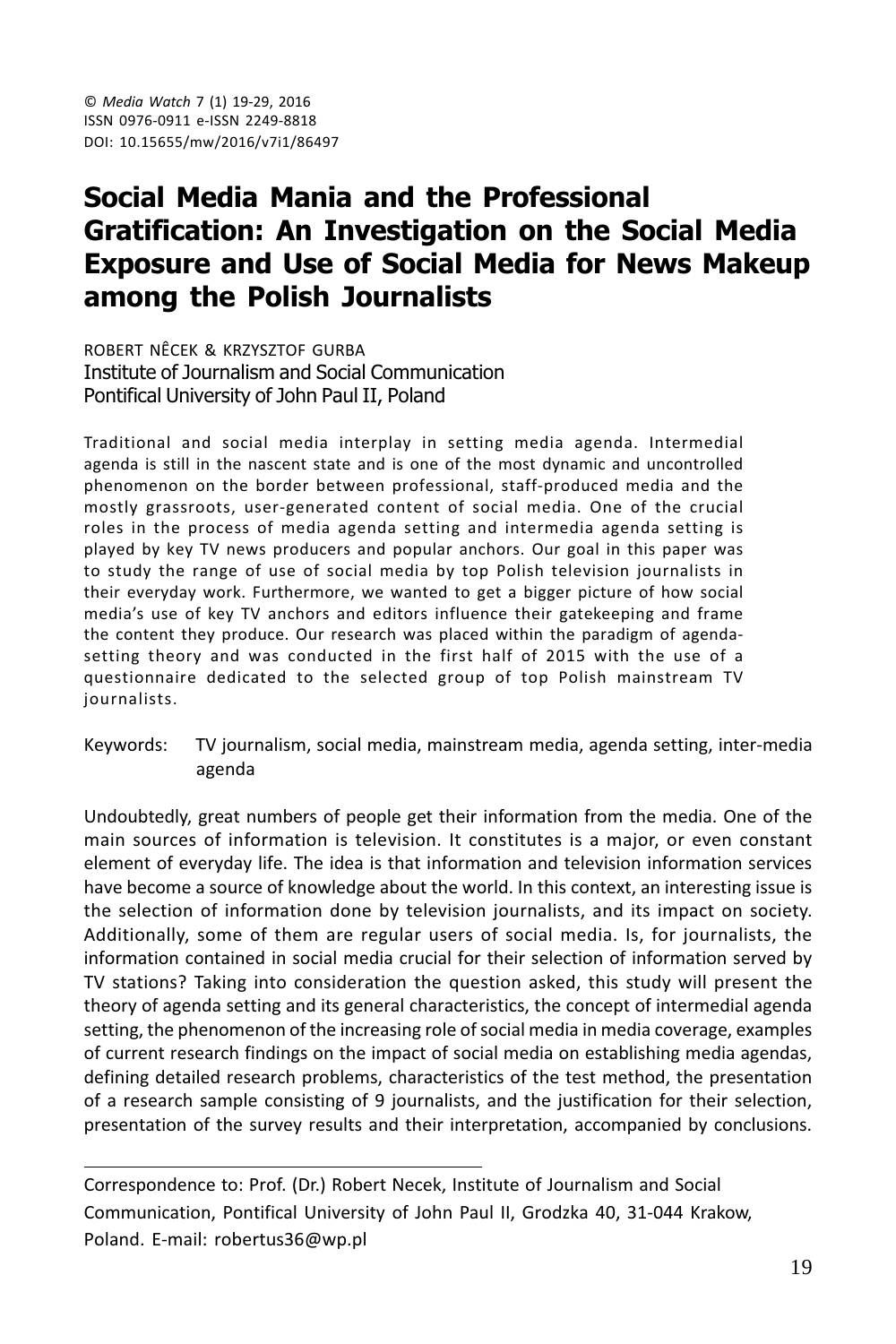#### **Agenda Setting Theory and its General Characteristics**

Undoubtedly, the theory of agenda setting describes a specified arrangement of information in the media. It means assigning ranks and importance, or prioritization of information. In addition, agenda setting is assumed to influence the public agenda. In other words, the theory of media agenda establishment includes, on the one hand, a method of creating a hierarchy of issues and their attributes appearing in the media, and on the other, it draws attention to how to transfer the validity of these issues and their attributes onto the public sphere. Thus, this theory is one of the most important and best-documented theories concerning media influence on the audience<sup>1</sup>. Therefore, there is no doubt that since the daily news last approximately 25 minutes, then the selection of materials, subjects and events is readily discernible. What's more, on average, in Polish TV news, there are approximately six separate information topics. This means that selection of information is highly relevant, because the information, before it reaches the recipient, is the resultant of a series of individual choices. Even the sequence is determined beforehand, as well as emphasis laid on scheduled information pieces<sup>2</sup>.

What is worth mentioning in passing is that the selection of information had also an ethical dimension. What is, therefore, information in this context? That was the question that Benedict XVI asked. First, a lot of information from around the world arrives at the bank of information. To be able to present it in a news broadcast, one needs to make a choice, as everything cannot be shown. In this way, each piece of information to be presented constitutes a specific choice made by a particular person. In turn, each choice means assessment, which leads us to the domain of ethical impact. The point is that an individual determines whether the message will support a cause or harm it. Evaluation is only responsible when it is based on common values (Benedict XVI, 2008). It's not difficult to notice that such as description of information is directly linked with the moral backbone of the person preparing the information strategy (Nêcek, 2012). Therefore, it should be noticed that there is no objective method for the evaluation of information served by the media. It depends only on the standards adapted in the press-room, and the intuition of editors and publishers. In this perspective, a unique responsibility of editors-publishers appears. According to the theory of gate-keeping, at the forefront of the editorial section, there is the editor responsible for the rejection or acceptance of the presented material. Publishers are responsible for issuing of news, and are the first that are obliged to respond to situations arising from emergencies (Sztajdel, 2013).

Establishing of the media agenda takes place in five phases - the appearance of an issue in the public space, it selection from among many others, according to certain selection criteria, selecting the appropriate medium, selecting the form of its presentation in the selected medium, and finally, the determination of the frequency and intensity with which this issue is to appear in publications. $3$ 

The authors of the theory quickly learned that apart from the first level of the agenda establishment, the second one should be distinguished as well. The first level relates to the transfer of the validity of public issues, perceived as a whole. The impact of the agenda media on the audience is then about indicating the object of interest (the media tell recipients what to think). At the second level, the interaction affects the approach to issue, because it is what is transferred is the validity of qualities and attributes, and not only the importance of the issue (the media tell recipients how to think)<sup>4</sup>. Finally, the third level of agenda setting goes beyond the framework of traditional research of "prioritization of messages (objects) on the first level and interpretation of attributes on the second level."5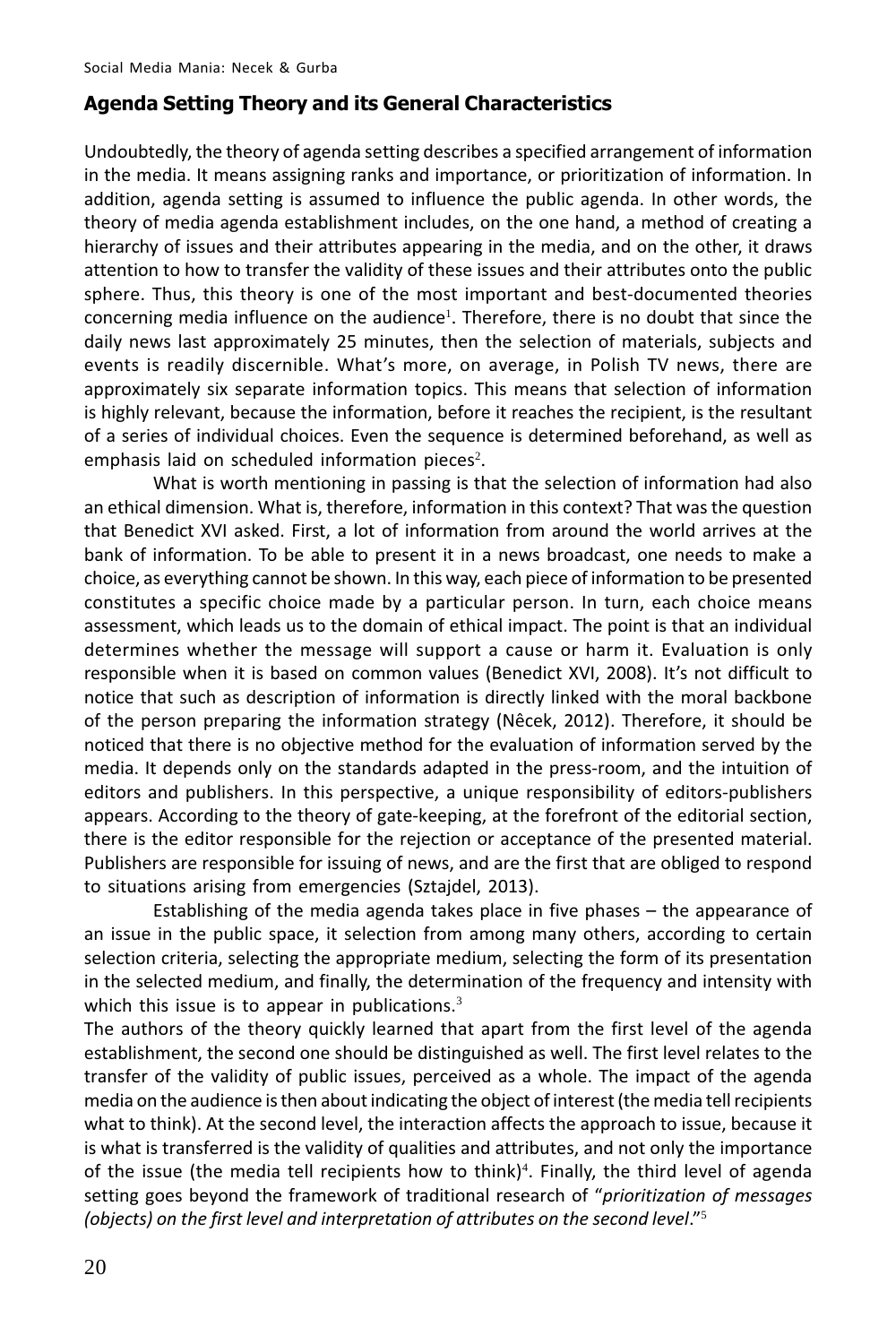For this reason, agenda setting is a multifaceted phenomenon and contains a method of prioritization of events into those more and less important. Although behaviors of the public opinion it should not automatically be equated to what is proposed by the media, however, it is the news media that play a major role in bringing specific topics into the public agenda. It should also be noted that the discussed theory is gradually, albeit belatedly, finding its place also in Polish media studies. The basic work of McCombs, summarizing the first thirty years of studies on the agenda-setting theory was published in Poland in 2008, and a great contribution to the development of reception of this theory on the Polish soil was made by Boguslawa Dobek-Ostrowska and her colleagues.<sup>6</sup>

# **Concept of Intermedial Agenda Setting**

One of the pathways along which the validity of issues appearing in bottom-up messages is transferred is the strengthening of the intermedial agenda. In practical terms, this phenomenon is about civil broadcasters becoming independent and becoming part of the mainstream media coverage, or instrumental use of bottom-up broadcasters upon their consent, or without such consent, on the basis of acceptable citations of published opinions. In order for the impact of bottom-up social media to do its job, to become noticeable and effective, a certain, appropriate level of distribution and availability of this type of messages for recipients must be exceeded. What influences this is both the popularity of the authors themselves, and thus their propagation and promotion through multiplied recommendations on the Net, as well as a high Net ranking occupied by news portals, profiles, sites, newsletters, hobby sites, and other functions increasing the positioning. It would be interesting to investigate which of the sources helping gain the authority of the sender is more important to recipients, and which more effective in the acquisition of recipients<sup>7</sup>.

#### **Phenomenon of Increasing Role of Social Media in Media Coverage**

The phenomenon of social media is growing at a rapid pace. First, there was blogging (1997), followed by Wikipedia (2001), Second Life (June 2003), My Space (August 2003), Facebook (February 2004), podcasts (2004), Digg (December 2004), and finally YouTube (February 2005) and Twitter (March 2006)<sup>8</sup>. Undoubtedly, social media are the main places where viewers publish their reviews of television programs. What is more, they are free to initiate conversations on topics that they have watched on television. It is therefore clear that it is the social media that have changed the nature of television. The same media have changed the style and way of the presidential campaign in Poland, as was recently witnessed in the victorious battle of Polish President Andrzej Duda.

The growing importance of social media, either as an entire site, or as a place of publication for known and respected social authors is not always the intended effect. A opinion-forming position, which is measured, for example, by the number of citations in large media, or number of sharings by readers is often decided by coincidence. In general, instantaneous, even unintentional popularity of a text gained through accessibility to certain information, thanks to a spot-on formulation of an idea, citation of a "word of mouth" piece of news, and sometimes only to a catchy phrase, or play on words, fades away after a short time. But there are longer careers of authors who, through social media, became popular in the media agenda unintentionally. An interesting issue, requiring systematic analysis, would be the determination of circumstances conducive to maintaining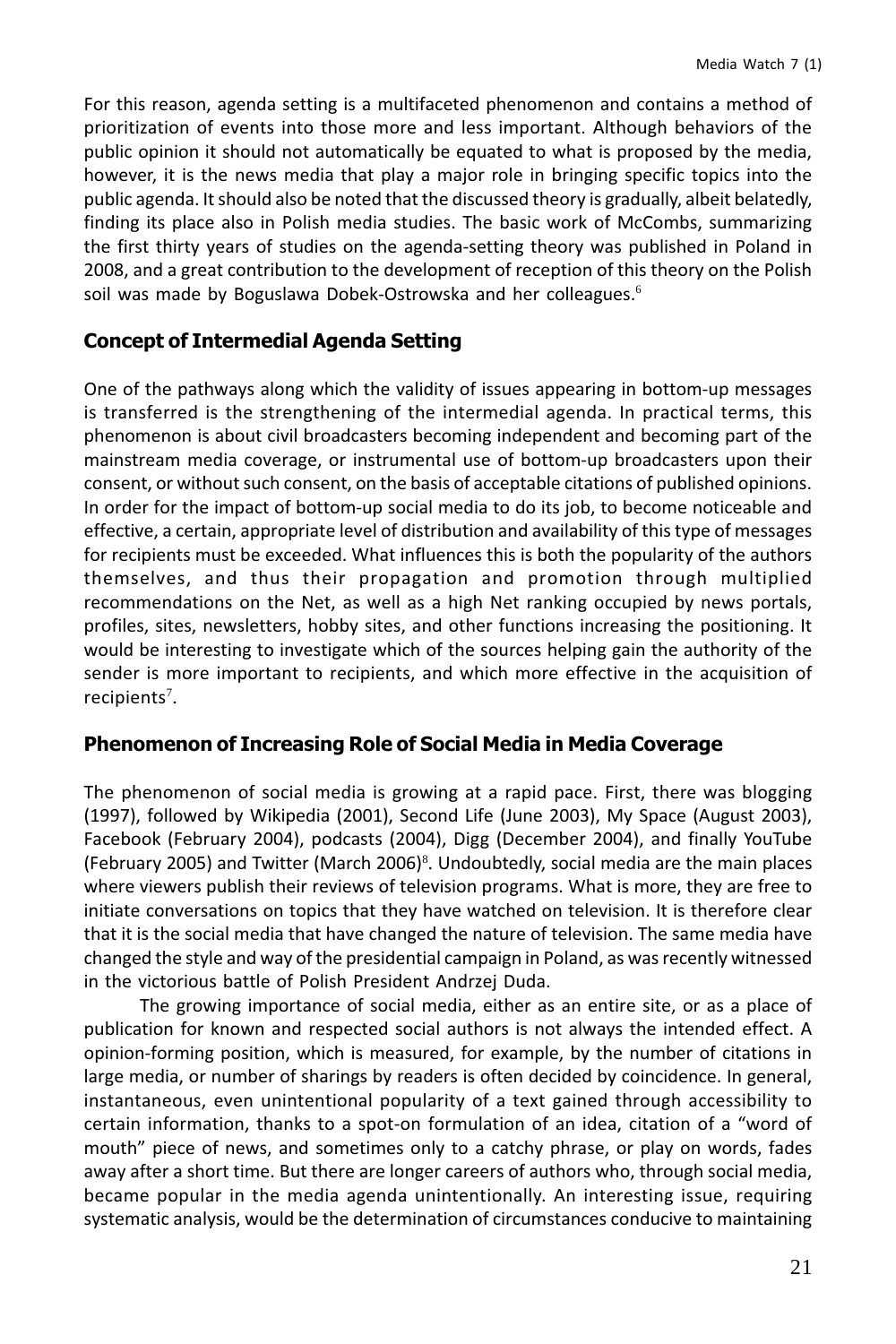the sustainability of the high position held by the author, or a social medium in the domain of social media. Social media are gaining more and more influence in shaping of the medial agenda. They deserve even more to be called the fifth estate, being even more important as they put to scrutiny not only politicians and other public figures, but also journalists themselves. At the same time, they themselves can hardly be subject to inspections, with all positive and negative consequences of this phenomenon. The increasing participation of the social media agenda in the shaping of the media agenda takes place before our very eyes, and is still waiting to be explored. The research matter is in fact complex and variable, culturally relativized and hardly predictable. But thereby, it is even more interesting for future researcher and analysts.<sup>9</sup>

#### **Examples of Research Findings: Impact of Social Media** on Media Agenda Setting

Major media, including news television stations around the world are increasingly relying on information provided by social networking sites. In a well-known analysis of 2009, Nic Newman of the Reuters Institute for the Study of Journalism reports the results of research on ways in which CNN journalists referred to broadcasts directly from the place of events, mostly during street protests accompanying the elections in Iran (Newman, 2009). Newman draws attention to the surge, or even the explosion of participation among Internet users in the transmission of information from their locations, which de facto has become sort of news. At the same time, the role of social media becomes noticeable in the creation of the so-called "breaking news", which simultaneously forces a faster response on journalists from the traditional media. This reaction is not an attempt to take part in a "race for news," because in most cases, Twitter and Facebook will be faster than television anyway, but rather on the use of information from social media and civil journalists in the creation of a credible, proven and in-depth message.

Newman research also shows that journalists assimilate the new media, but use them after their fashion, according to their journalistic standards. This approach is called "same values, new tools" and is today the leading axis with respect to rules applying to the use, by major media journalists, of the social media agenda. As Newman writes, social media "are not replacing journalism, but they are creating an important extra layer of information and diverse opinion". This extra level is used on both sides, i.e. both as a resource for television newsrooms, and as a tool for promoting news and television reports through recommendations in social media. And thus, even in 2009, the symbiosis of social media and traditional mainstream media could look. Currently, the power to create the media agenda on the part of social media has increased significantly, and they, both in terms of speed, which is obvious, and the degree of trust from the users, prevail over traditional media in many countries, including the USA. The undoubted advantage from the point of view of media recipients is the possibility of unmediated access to news, access to first-hand sources. And so writes Emily Banks, showing her approval of this advantage, and appreciating the value of the possibility of such easy, universal, free, and immediate access to primary sources<sup>10</sup>.

Undoubtedly, the years 2007-2009 were a turning point in the influence of the social media agenda on the work of large traditional media editors, but the following years significantly shifted the role of social media from the position of an auxiliary tool to the position of equivalent, alternative media coverage. What is changing, however, is the role of traditional media employees, who are becoming responsible for the processing, acquisition and explanation of bottom-up news coming from social media. As Mark Little wrote in Nieman Report, founder and CEO of social news agency Storyful: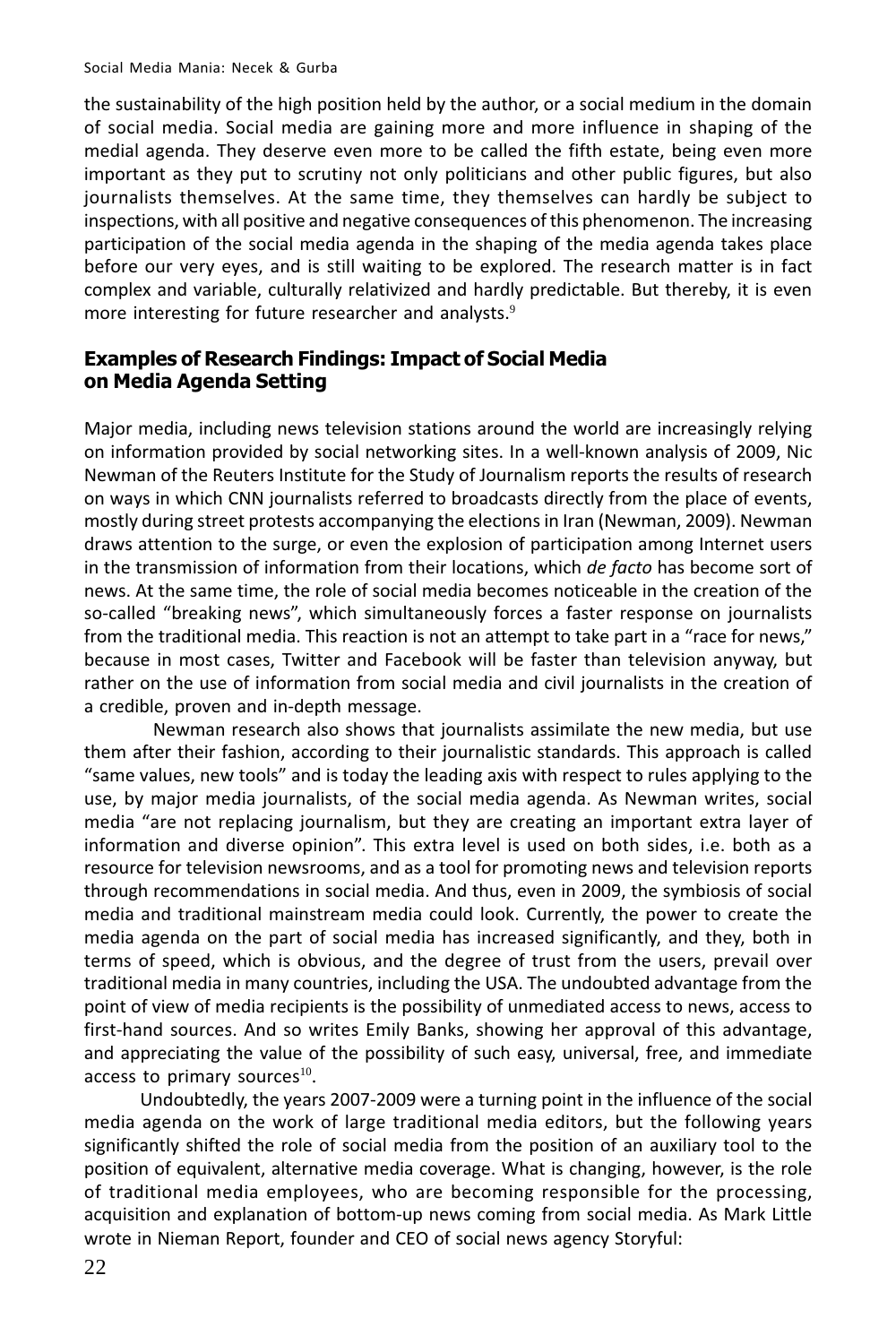"Not too long ago, reporters were the guardians of scarce facts delivered at an appointed time to a passive audience. Today we are the managers of an overabundance of information and content, discovered, verified and delivered in partnership with active communities."

Some even define the task of creating the media agenda by mainstream media journalists in place of gate-keeping as the role of "curator". In 2011, Storify founder Burt Herman wrote in an article for The New York Times: "A new class of gatekeepers has arisen, people whose reputations are built on their ability to highlight relevant information is their audiences. We are still looking for the right word to call these new gatekeepers, but so far 'curator' is what appears most appropriate."

#### **Definition of Specific Research Problems**

In the establishment of the media and intermedial agenda, an important role is played by the publisher of information programs in mainstream television channels, hosts of news and political commentary programs. They are an important part of the group containing opinion leaders and regulators of the information flow from and to social media. Editors of traditional media, including heads of major TV stations are aware of the power of parallel interaction, which is demonstrated by the presence of flagship journalists in social media. They also know that free flow of information in the Net does not allow absolute regulation of how social media are used by employees, especially those most important and best known to spectators. However, in 2012 and 2013, the largest Polish TV stations set a framework of action for news journalists in social media. TVN and TVN24 created 10 principles and imposed them on its employees, which was received the as a kind of limiting censorship. Journalists were ordered to maintain standards in representing their station, also on their own profiles in social media. They were ordered not to publish anything that could not be aired on television, or anything that could undermine the credibility and authority of their station (Wirtualnemedia, 2012). In 2013, a regulation similar in spirit was introduced by the public television, TVP. Another large commercial TV station, Polsat does not apply similar rules, treating the most obvious rules as self-evident (journalistic integrity, impartiality, independence) and even considering that any formal regulation would constitute interference in the privacy of journalists and their right to freedom of expression.

In practice, the activity of television journalists in social media is rather casual, and its degree of reliability does not differ from the average of among commonplace users. Clearly, however, publicly known and popular television journalists are also recognizable in the Net, and thereby they influence the shape of the media agenda on the Internet, and especially in social media. On the other hand, from social media they draw content and attitudes that they use in their television programs. Bottom-up impact from the social media on the content selection, its putting in the framework of context, the methods of presentation and argumentation are part of the intermedial agenda, and affect both the media agenda at television stations, and, in consequence, the public agenda.

#### **Characteristics of Test Method**

The study undertaken by us aimed at the identification of the way in which the group of the most influential news journalists at Polish TV stations use social media. In particular, the analysis concerned the features of style, when being a user of social media, the degree to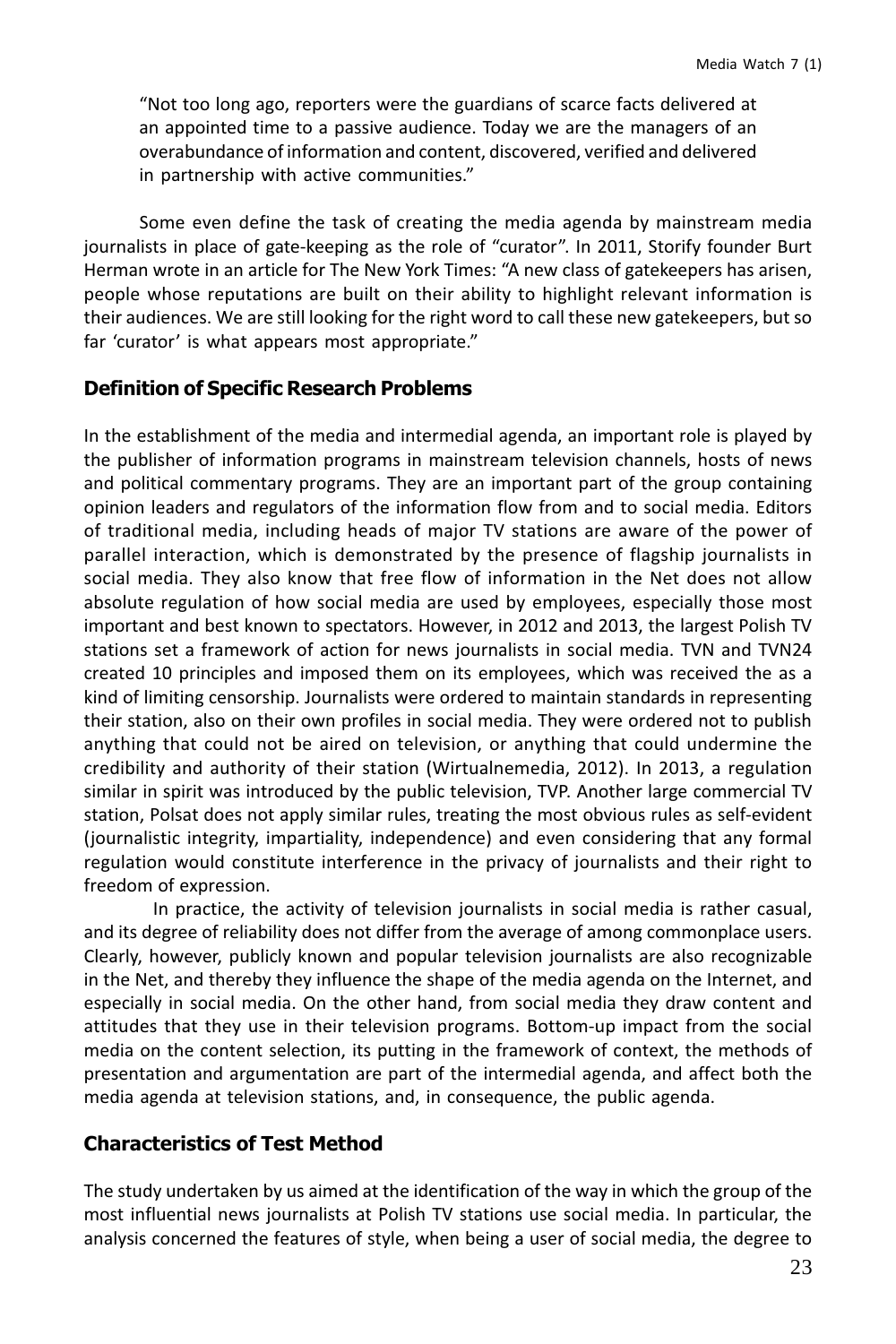which the message is changed, as assessed by themselves, through support with the use of social media, and an assessment of credibility of the social media agenda.

# **Hypotheses**

We posed the following hypotheses:

- (i) Top Polish television journalists use social media extensively, with a moderate level of sophistication with respect to support tools, but often with great commitment.
- (ii) They are skeptical about the credibility of the message from the social media agenda, and do not perceive it as a threat to the trustworthiness of large traditional media (although polls concerning trust in this respect seem to deny this).
- (iii) They do not fear any threat to traditional media, and even have a sense of superiority, or even a mission in relation to social media.

# **Method**

The study applied a survey questionnaire, consisting of 19 questions, some of which (13) were closed questions and 6 remaining ones were open questions. A quantitative analysis of questions applied to the first type, while the others were subjected to a qualitative content analysis.

# **Research Sample**

The researched group consisted of 9 TV journalists, selected from among top media individuals. All of them are or have been the key anchors at seven major TV stations in Poland: two public stations: the main channel, TVP1 and the 24-hour news channel TVPInfo, four mainstream commercial television channels: the leading TVN and Polsat, and respectively managed by them twenty-four hour news channels: TVN24, and PolsatNews, as well as a private independent television channel: TV Republika. All journalists selected for the survey sample are the "faces" of their stations, and, as editors, can influence the form of news programs on their televisions; they are gate-keepers. Usually, they also host programs on current political affairs, which increases their impact on shaping the media agenda. They select topics covered in the news and current affairs programs, are leaders of public opinion and content curators. The group selected can most certainly exert influence on the form of the media agenda, and indirectly on the establishment of the public agenda. Some members of the research group are very active users of social media. Their activity rankings in social media as journalists are high. E.g. in 2013, they occupied places 1, 12, 81, and 91 in a ranking published by portal Wirtualnemedia.pl (Wirtualnemedia, 2013). The sample was supplemented also by journalists whose activity on the Internet is less known.

# **Analysis of Results, interpretation and Conclusions**

The respondents are very active users of the Internet, almost everyone is constantly present in the Net, for at least 3 hours a day, and only two people spend on the internet less than 3 hours per day, but they are online every day.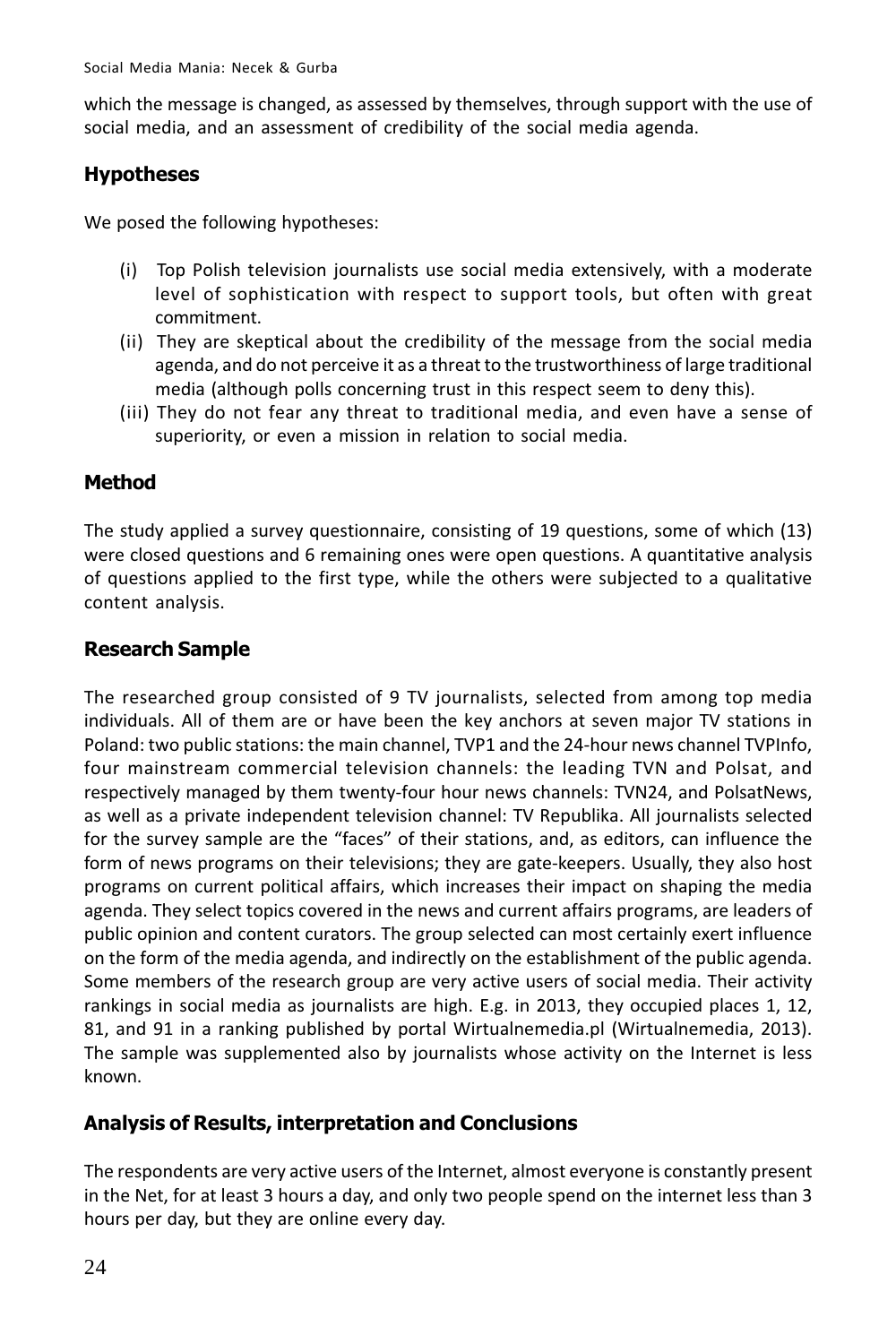However, only half of the respondents spend a significant portion of the time online on using social media. The duration of their presence in social media varies greatly, from 1 to 15 years. Interestingly, with the exception of two people, journalists with a long tenure in the media, respondents are long-time users of social media. It is not surprising that almost all (7 of 9) respondents recognized Twitter as the most important and most useful social medium in their work. In addition to Twitter, they indicated Facebook (5 persons), YouTube (6 persons), Periscope (3 persons) and Google+. However, the service used by the respondents in their work as a source of information and a place for acquiring content is most frequently YouTube and Wikipedia (8 and 6 people). Apart from these two sources, Instagram, Twitter and Vimeo were mentioned, each of them once. This surprisingly small selection of journalistic sources among top media professionals, being also frequent (as declared by themselves) users of social media corresponds to the very low level of using tools assisting them in the organization and filtration of data shared on the Net. Among tools supporting social media functionalities by indexation, tagging, and monitoring only Google Alerts is used (2 persons). One person mentioned Buffer, which is, however, used only to plan publications in the social media.

Among numerous programs that aggregate content on the Internet (Digg, Reddit, BuzzFeed) one person pointed out at the latter, while the others declared that they do not use such services. News aggregators are used only by two journalists surveyed (Google News), and tools to analyze the presence and popularity in social media are used by three respondents (only Google Analytics). None of the respondents pointed to the statistics tool, specialized in analyzing social media. None of the journalists use tools for journalism crowdsourcing. The situation looks better with the use of blog aggregators, which in Poland replace the often inefficient and tabloid-like news portals. Nearly all respondents use these content resources, mainly in the form of comments, but also with a certain addition of news material. They point to the national blog platforms such as wPolityce, NaTemat, Salon24, 300 polity ka; only one person uses The Huffington Post<sup>11</sup>.

A very interesting factor is the self-assessment of their role in social media by surveyed television journalists. Three people recognized that they are passive receptors of content found in the Net (lurkers), but the two stated that they are "missionaries", or people having a mission to fulfill in social networks. Two respondents identified their place in social media as apprentices; one person each time awarded themselves the title of "tourist", "expert" and "laborer"<sup>12</sup>

From this part of the survey, containing questionnaire questions of single and multiple choice, a picture of Polish TV news journalists emerges, who often and willingly use social media, but in a manner and at a rate only slightly deviating in the way they are used from that practiced by regular users. The support tools used, or specialized applications are not widely known, and do not improve functionalities of social media for mainstream journalists. This confirms the first of our research hypotheses.

To verify other hypotheses, we shall use an analysis of responses to open questions in the survey.

The majority of respondents (6 of 9 people) recognizes social media as useful or very useful in their work, three other people describe their usefulness as sporadic, but one of the respondents added a reservation that are as often helpful, as they disturb the daily work of a TV journalist. The respondents said that on social media (especially Twitter) one will find all the key issues and news topics news that appear on a regular basis in the media. They provide instant information about decisions and opinions of politicians. They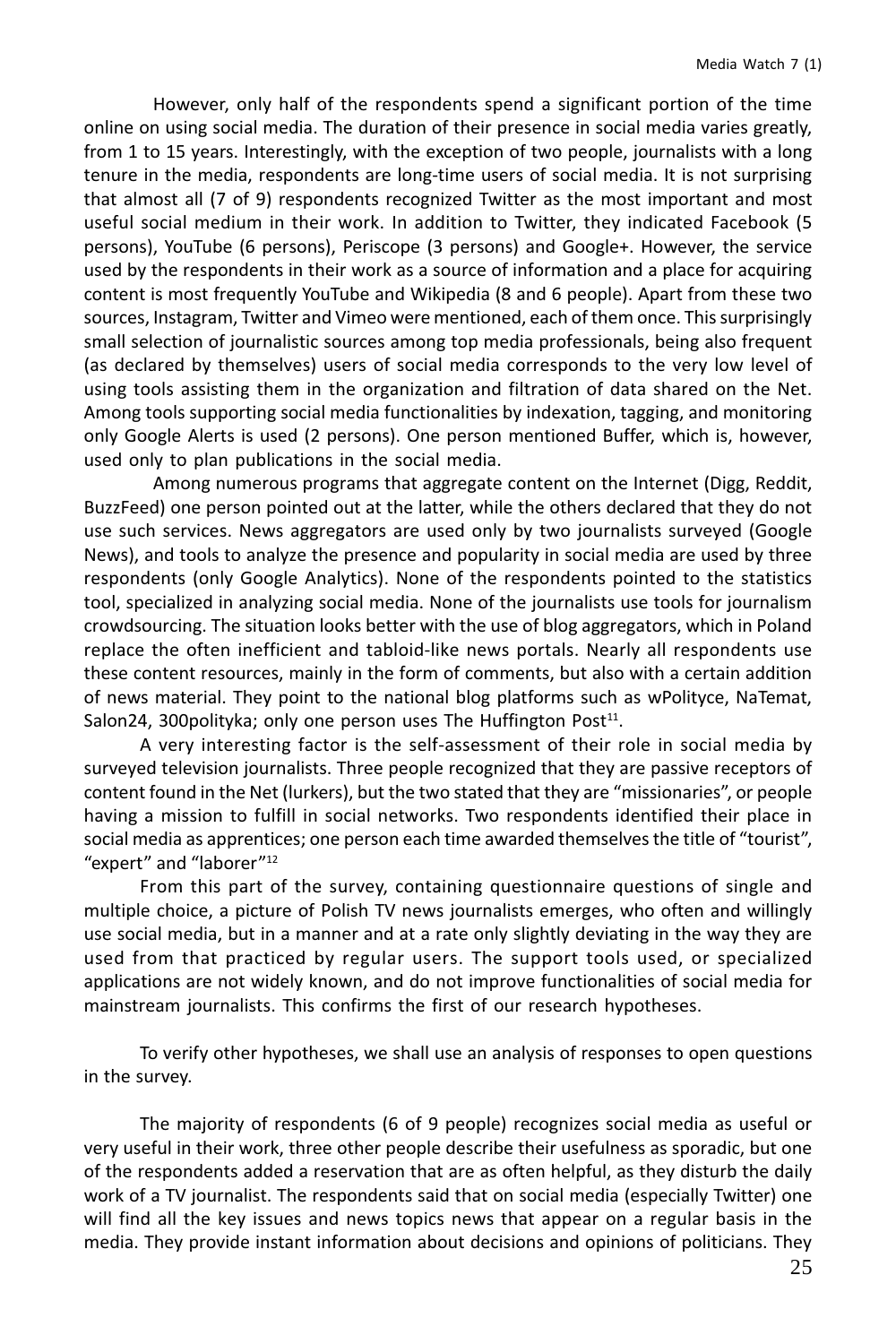respondents also point out at the extension of the platform of contact with the audience. Particularly emphasized is the pace at information on the Web appears. Social media are rated as even faster than news agencies. Expanding their answers to these question, of the respondents pointed to usefulness areas of social media: drawing information, confronting opinions, uploading one's own content, and contact with recipients. In addition to these four dimensions, framing the context was indicated, with respect to communicating important issues, the form in which the content is received by potential viewers before it is shown on television, how topics "resound" in the realm of social media users. As one of the surveyed journalists put it: "I mostly use social media as a secondary source of information, and a barometer of public sentiment and "relevance" of topics. They help to verify one's own feeling of the subject, to monitor what the society lives with, observe moods and attitudes towards different phenomena". Those are very important statements and evidence deliberate use of the bottom-up agenda of social media during subsequent creation of one's own media agenda in television programs and in journalism.

Some respondents expressed their reservations as to the future of social media, but at the same time, they recognize the inevitability of their growing influence on the media and public agenda. If they are not a fully-fledged alternative to traditional media, it is mainly because they lack a systematic and in-depth information structure, and also because in them, there is an uncontrollable dose of emotions, blurring a clear transfer of information. Moreover, excessive building upon disordered, fragmentary, and emotional social transmission may also reduce the standards of traditional journalism.

The respondents evaluate the credibility of the message carried by social media as rapidly growing, but still lower than the credibility of professional media communication. Respondents assume a large margin of mistrust, they treat information from social media merely as part of the transfer, one of its sources, requiring verification, or double checking. As one of the journalists surveyed pointed out, social media are an unreliable source also from the ethical point of view, because "using them is a high-risk activity. The contents is often put together by anonymous authors, at an unknown level of professional background and professional ethics. Typical examples are blogs, which anyone can publish, and in which valuable texts are simply neighbored by intellectual waste. No substantive or editorial verification takes place prior to their publication." Several of those interviewed also pointed out at the positive role of social media as a kind of trigger of topics, and appreciate the active role of some people active in those media, who are called whistleblowers. Respondents also recognize the intermedial interdependence between social and traditional media, causing the opinions and content appearing on the Net to often be a reflection of messages contained in large media.

The majority of respondents agree with the thesis that social media is not so much a threat as they are a challenge to traditional media, including large television stations. Respondents see the possibility of symbiosis between these two spheres shaping the media agenda. "One complements the other. In the future, traditional media will be able to be selected by those recipients who seek a more comprehensive picture of events, or problems, who want to get in-depth and proven information" - as one of the study participants put it. Another one put it more bluntly: "[The availability of information in social media] threatens [traditional media]. But social media without traditional media are nothing".

Opinions among respondents as to the key issue of trust to the traditional media vs. social media are divided. The majority are convinced that traditional media, especially television, will continue to enjoy more confidence among recipients, and the cause of falling confidence levels lies not in social media intercepting the audience, but in the loss of political neutrality on the part of major media, including TV stations. Respondents note, 26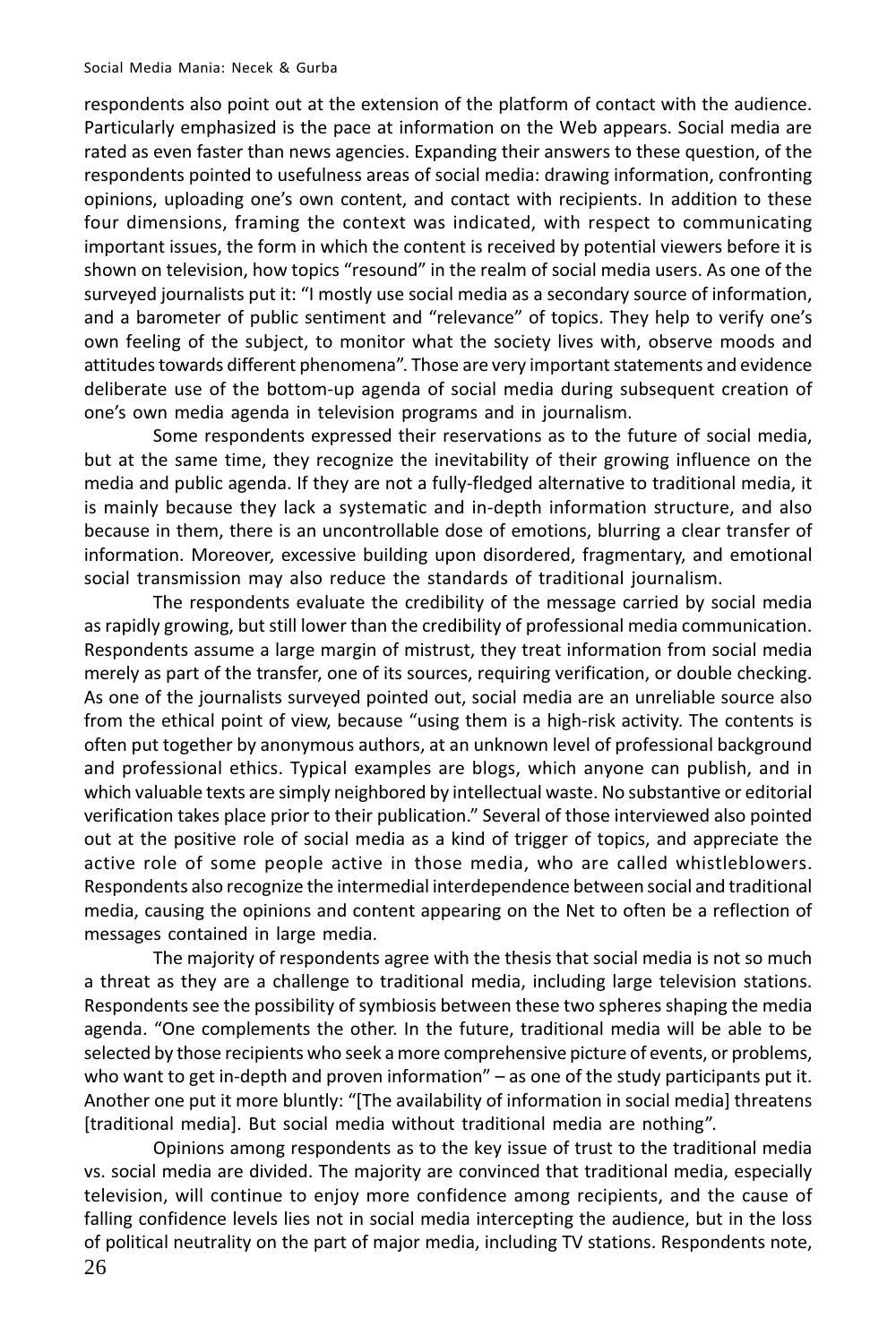however, a change in the assessment of social media, which is reflected by an increase in their popularity and confidence in them among the group of the youngest recipients.

Analysis of responses in the second part of the survey indicates a strong confirmation of the second and third hypothesis. Top, major-media journalists are indeed skeptical about the credibility of the social media message, and for this reason, they do not perceive them as a threat to traditional media. They do not see a significant impact on the reduced degree of confidence in large, traditional media, and they take the growing popularity of social media among young viewers as a challenge.

#### **Questionnaire questions**

 $1.$ How often do you use the Internet?

Several times a week for a few minutes Several times a week, totaling several hours On some days, a total of a dozen-odd hours Every day, but not more than an hour Every day, but not more than 3 hours Every day, more than 3 hours I am actually always online Hard to tell

2. What part of time do you spend on the Internet using social media?

I do not use social media A small part A significant part Almost all of it Hard to tell

3. How long have you been a user of social media? Quote years, months.

4. Which services are useful in your work as a journalist? Highlight them, and underline the most useful service twice.

4.1. Basic services:

Facebook Twitter YouTube LinkedIn Instagram Google+ Vine Periscone Other, which? .......

4.2. Are you using any of the sites as a source of information or even as a source of content?

Vine or YouTube or Vimeo - as a film source Audioboom or Soundcloud - as an audio source Instagram, Flickr, or Tumblr - as a source of photography

Foursquare - as a source of location information LinkedIn, Golden Line, Pipl, or WebMii - as a source of information about individuals Wikipedia or Mediawiki - as a source of information about everything

4.3. Do you use tools to support functionalities of social media (by indexing, tagging, monitoring activity):

**Netvibes** Google Alerts Tweetdeck HootSuite or Trendsmap Twitterfall Other. what?....

4.4. Do you use content aggregators (including memes) in the network?

Wykop Reddit **BuzzFeed** Kweik Other, what?....

4.5. Do you use any tools to analyze the presence and popularity in social media?

Bitly.com Facebook Insights Tweetreach Topsy Social Bro Google Analytics Sotrender Other, what?....

4.6. Are you using news aggregators?

Newsfeed Reader Pocket Google News Feedly Other, what?....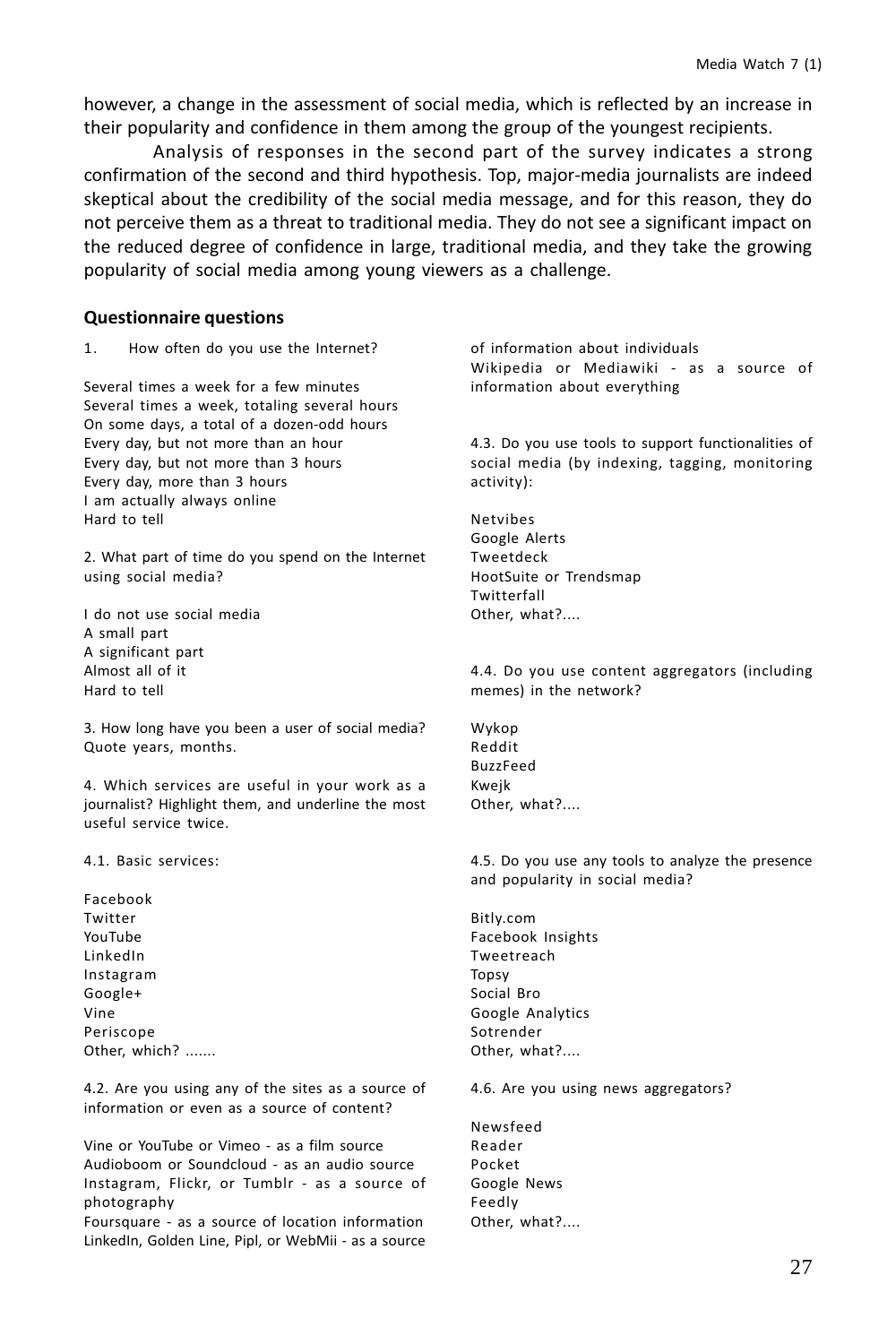Social Media Mania: Necek & Gurba

4.7. Do you use blog aggregators?

Huffington Post Salon24 NaTemat wPolityce Other, what?....

4.8. Do you use tools for journalistic crowdsourcing (extraction and editing content generated on social media platforms)

Crowdmap Storify.com Scoop.it Other, what?....

5. How would you describe your style of presence in social media?

Missionary Expert Laborer Apprentice Gossiper

#### **Notes**

- $<sup>1</sup>$  See (Gurba 2012).</sup>
- <sup>2</sup> Cf. (Sztajdel 2013), p. 69.
- <sup>3</sup> Cf. (Gurba 2012).
- <sup>4</sup> Cf. Ibid.
- $5$  Cf. (Sztajdel 2013).
- <sup>6</sup>Cf. (Gurba 2012).
- $7$  Cf. (Gurba 2012).
- <sup>8</sup> Cf. (Levinson 2010). p. 26
- <sup>9</sup> Cf. (Gurba 2012).
- $10$ See (Banks 2013).
- <sup>11</sup>It should be noted that there is no Polish edition of this medium.
- <sup>12</sup>A typology proposed by K. Gurba in (Gurba 2011).

# **References**

Banks, E. (2013). It's Time for Truth on Social Media. Mashable.

- Benedict XVI (2008). Benedict's XVI's primer for the pious, rebels and those seeking truth. Kraków.
- Gurba, K. (2012). Participation of social media in the establishment of media agenda. In: Soko<sup>3</sup>owski, M. (ed.).Faces of Internet: Internet as a space for communication and dialogue.  $Elbl<sup>1</sup>g.$
- Gurba, K. (2011). Hyde Park, or vestibule of journalism? In: Hofman, I. (ed.). Studies on journalism.
- Levinson, P. (2010). New new media.Kraków.
- Nêcek, R. (2012). Media communication in the service of human dignity in the light of social teachings of the Church. In: Grzmil-Tylutki, H., Mirek, Z. (eds.). Dignity in the perspective of sciences. Kraków.
- Newman, N.(2015). The rise of Social Media and its Impact on mainstream journalism: A study of how newspapers and broadcasters in the UK and US are responding to a wave of participatory social media, and a historic shift in control towards individual consumers. The Reuters Institute for the Study of Journalism, http://

Intruder/Troll Observer/Lurker 6. Do you think that social media help you in your daily work as a journalist? What kind of help is this? Yes, very often

Yes, often Yes, it happens Happens to others, not to me Never, I find them actually disturbing Hard to tell

7. (set of open-ended questions) How do you use social media in your work as a journalist? Do you think that this is the direction in which the future of large-media journalism is going? How would you rate the level of credibility of news obtained from the Net? What is the advantage of social media in this regard? Is the easy accessibility (for the recipient) of information through social media a threat to traditional media? In your opinion, do media recipients tend to trust large media more than social media?